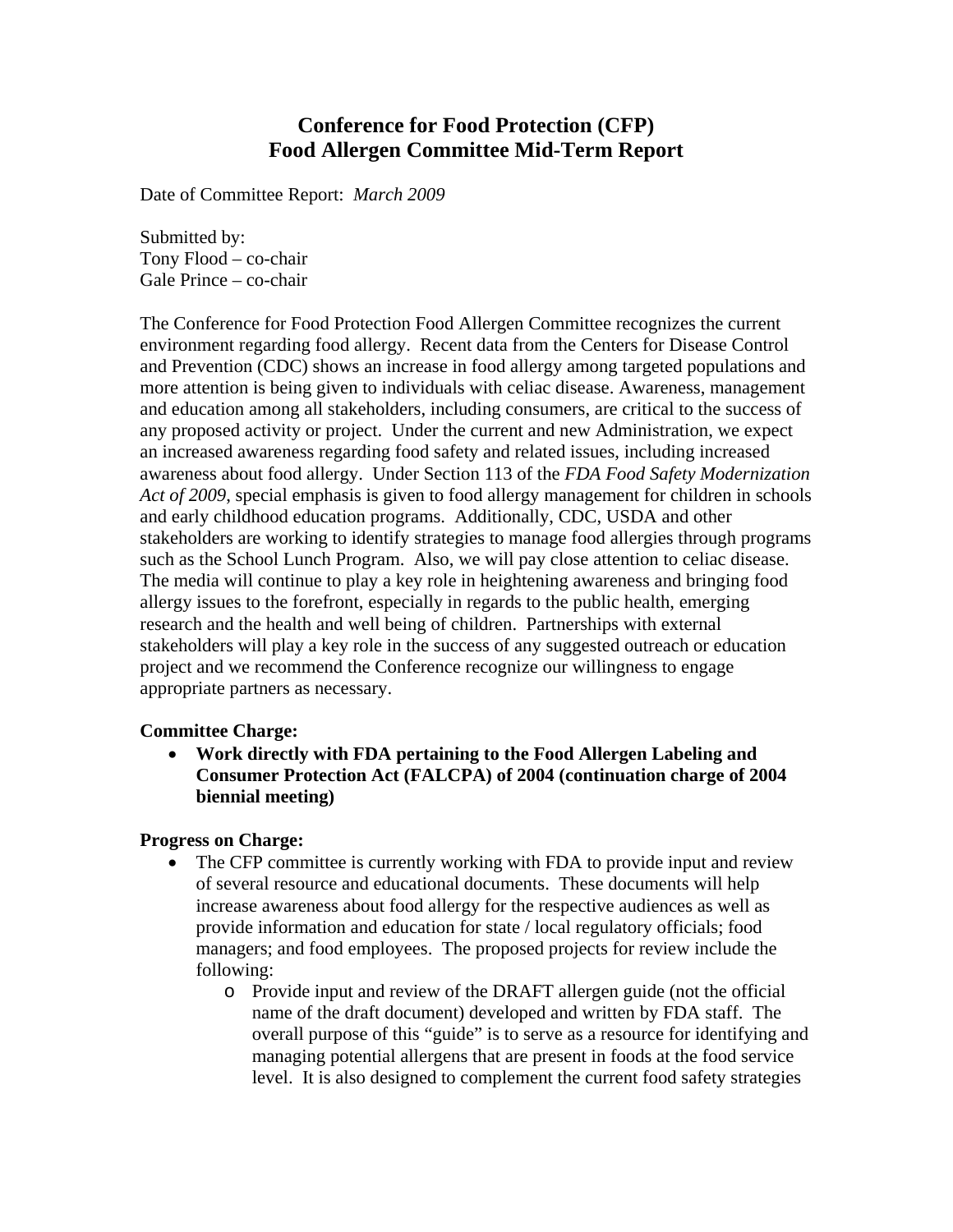that are already in place. We expect awareness will increase among users of this "guide".

- Timeline for completion TBD
- o Provide review of the Allergen Management Course as recommended by the CFP Certification of Food Safety Regulatory Professionals (CFSRP) Workgroup. At the present time FDA's Division of Human Resource Development (DHRD), Office of Regulatory Affairs University (ORAU) is in the process of developing an allergen management course that will be available on its Web site. The work group agrees an allergen management course should be required training in the program standards but the review of the course should be completed by the Allergen Committee. The CFP CFSRP Work Group thinks that the appropriate expertise for reviewing the content of this course lies within the Allergen Committee rather than the CFSRP work group. Once the review of this course is complete, the CFP CFSRP work group is prepared to renew its deliberation as to how it fits in with the Program Standard 2 - Trained Regulatory Staff Curriculum.
	- Timeline for completion December 31, 2009

### **Committee Charge:**

• **Work with industry and deliver food allergen information to state / local regulatory officials; food managers; health professionals; and food employees through appropriate marketing / outreach channels.** 

#### **Progress Report:**

- The Committee discussed developing a food allergy resource page of education materials suitable for state / local regulatory officials, food managers and food employees.
	- o Members of the Committee have provided input to different types of food allergy resource materials which have been developed for their respective audiences. We will seek to better understand how we might be helpful in crafting new allergy resources or repackaging existing resource materials that are useful to the target audiences. By identifying what is currently available in regards to food allergy resources and educational materials, we understand and ultimately are able to identify specific gaps in food allergy resources. By participating in this exercise, we will be better equipped to develop or recommend the development of a tangible product that would address the very essence of the committee charge.
	- o This activity will also provide an opportunity for the Committee to better understand and identify possible marketing and outreach strategies for the project. The Committee also discussed ideas to extend the outreach of the project and to engage stakeholders such as NEHA, FMI, NRA, IFIC, IFT Extension, FAAN and others as identified by the committee as possible venues for marketing and outreach strategies.